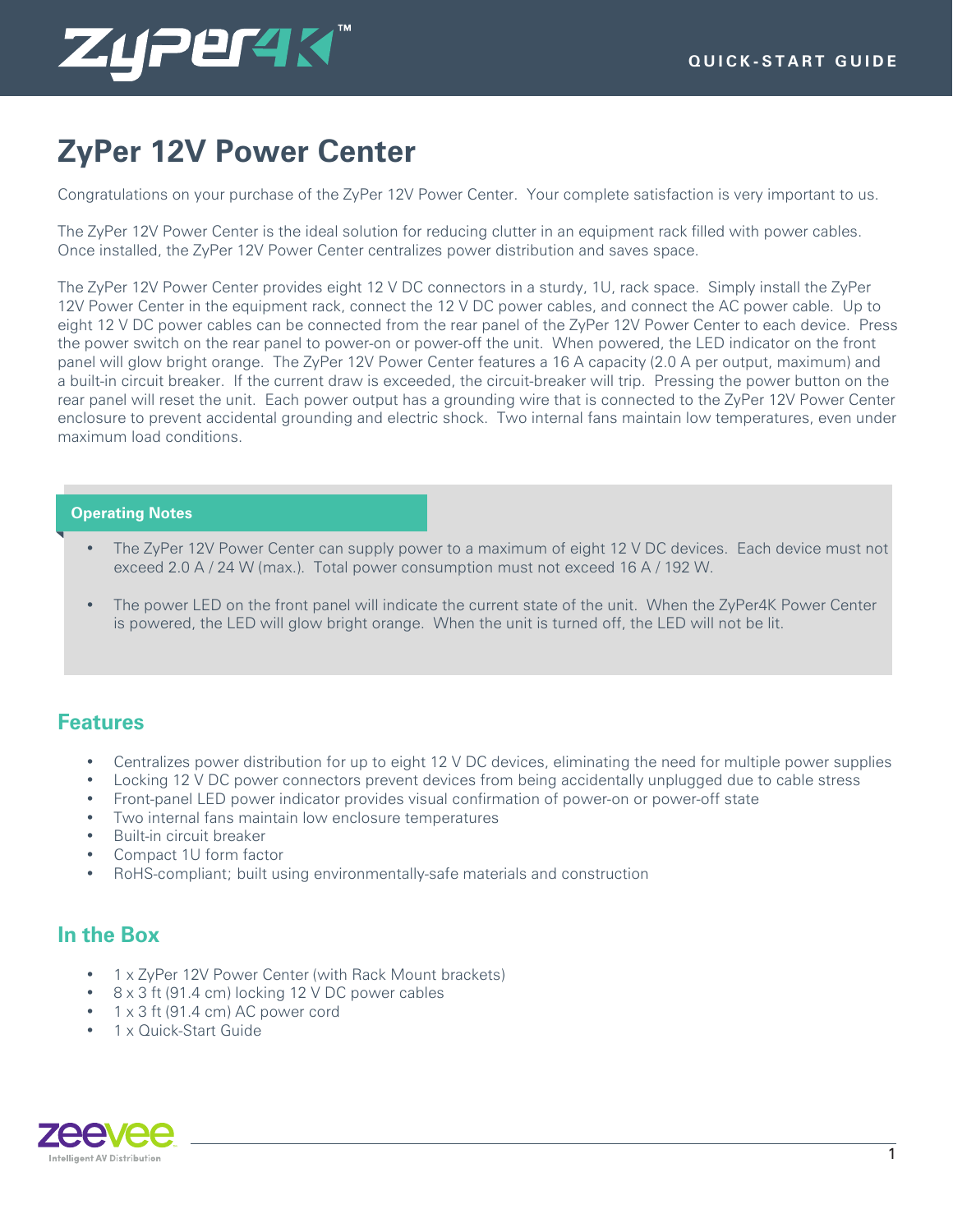

# **Panel Layout**



|   | <b>Name</b>                 | <b>Description</b>                                                                                                                                                                                                                     |
|---|-----------------------------|----------------------------------------------------------------------------------------------------------------------------------------------------------------------------------------------------------------------------------------|
|   | Power LED                   | This LED indicator will glow bright orange when the unit is powered.                                                                                                                                                                   |
|   | Cooling fan assembly        | Provides active cooling for the unit by directing air through the system, from front to<br>back, keeping critical components operating at optimum temperatures. To prevent<br>overheating, make sure that these vents are not blocked. |
|   | Locking power<br>connectors | Connect the included power cables from each locking power connector to each<br>ZyPer4K or ZyPerHD device.                                                                                                                              |
|   | Power switch                | Push this button to power-on or power-off the unit.                                                                                                                                                                                    |
| 5 | <b>IEC</b> power connector  | Connect the included power cord from this power receptacle to an available AC<br>outlet.                                                                                                                                               |